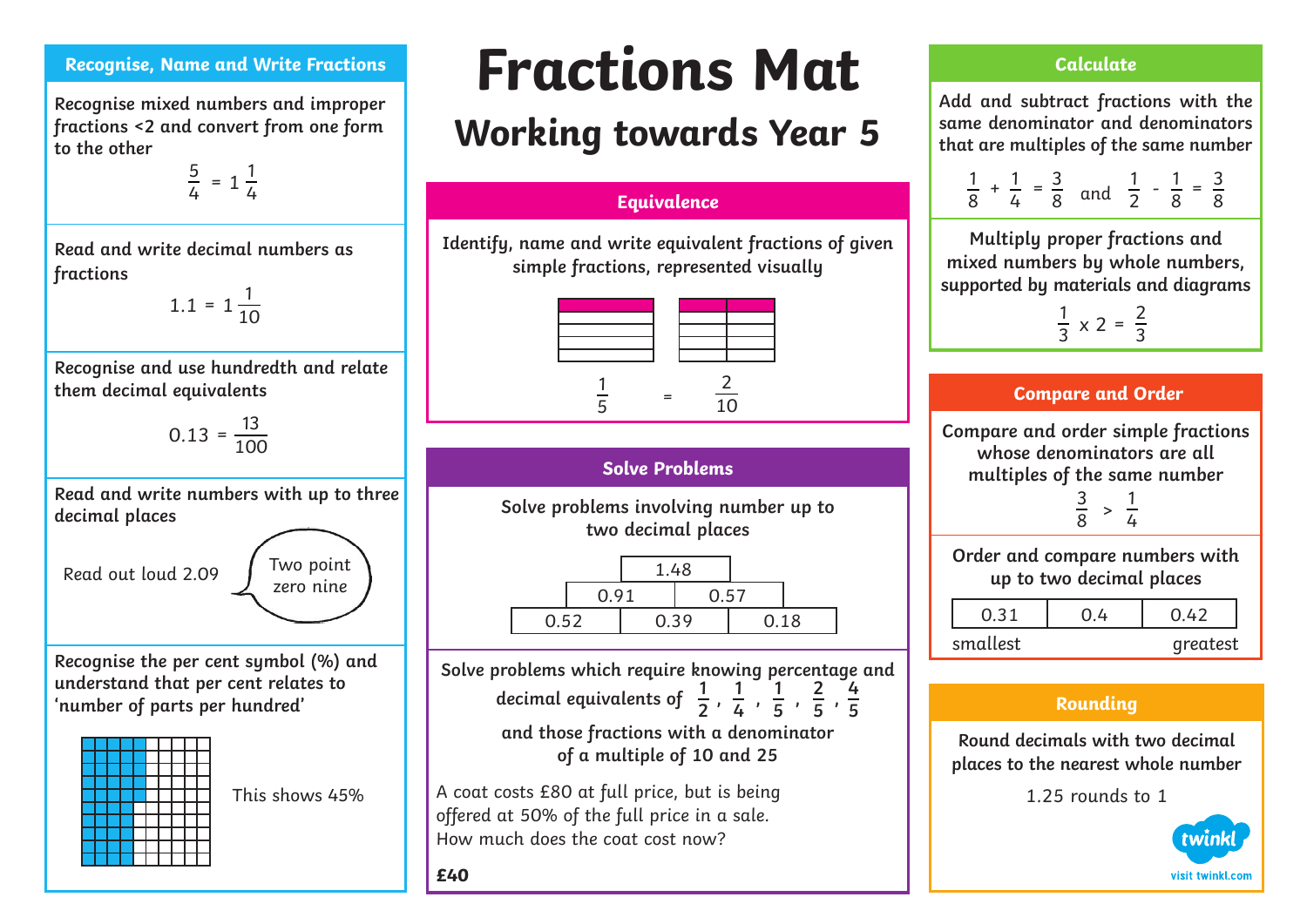#### **Recognise, Name and Write Fractions**

**Recognise mixed numbers and improper fractions and convert from one form to the other and write mathematical statements > 1 as a mixed number** 

$$
\frac{5}{4} = 1\frac{1}{4}
$$

**Read and write decimal numbers as fractions**

 $1.25 = 1\frac{1}{4}$ 

**Recognise and use thousandths and relate them to tenths, hundredths and decimal equivalents**

 $0.131 = \frac{131}{1000}$ 

**Read and write numbers with up to three decimal places**

Read out loud 2.309 Two point three zero nine

**Recognise the per cent symbol (%) and understand that per cent relates to 'number of parts per hundred', and write percentages as a fraction with denominator 100, and as a decimal**

$$
45\% = 0.45 = \frac{45}{100}
$$

# **Fractions Mat**

# **Expected Year 5**

#### **Equivalence**

**Identify, name and write equivalent fractions of a given fraction, represented visually, including tenths and hundredths**

$$
\frac{2}{5} = \frac{4}{10} = \frac{6}{15} = \frac{8}{20}
$$

**Solve Problems**

**Solve problems involving number up to three decimal places**

1.483 0.91 0.573 0.523 0.387 0.186

**Solve problems which require knowing percentage and**  decimal equivalents of  $\frac{1}{6}$ ,  $\frac{1}{6}$ ,  $\frac{1}{5}$ ,  $\frac{2}{5}$ , **and those fractions with a denominator of a multiple of 10 and 25 2 1 4 1 5 2 5 4 5** 

A coat costs £80 at full price, but is being offered at 25% of the full price in a sale. How much does the coat cost now?

#### **£20**

#### **Calculate**

**Add and subtract fractions with the same denominator and denominators that are multiples of the same number**

$$
\frac{5}{8} + \frac{1}{4} = \frac{7}{8} \text{ and } \frac{9}{10} - \frac{1}{2} = \frac{4}{10}
$$

**Multiply proper fractions and mixed numbers by whole numbers, supported by materials and diagrams**

$$
\frac{2}{3} \times 4 = 2\frac{2}{3}
$$

#### **Compare and Order**

**Compare and order fractions whose denominators are all multiples of the same number** 

$$
\frac{3}{8} > \frac{1}{4}
$$

**Order and compare numbers with up to three decimal places**

| U 3U0    | 0.316    |
|----------|----------|
| smallest | greatest |

### **Rounding**

**Round decimals with two decimal places to the nearest whole number and to one decimal place**

1.25 rounds to 1 and 1.3